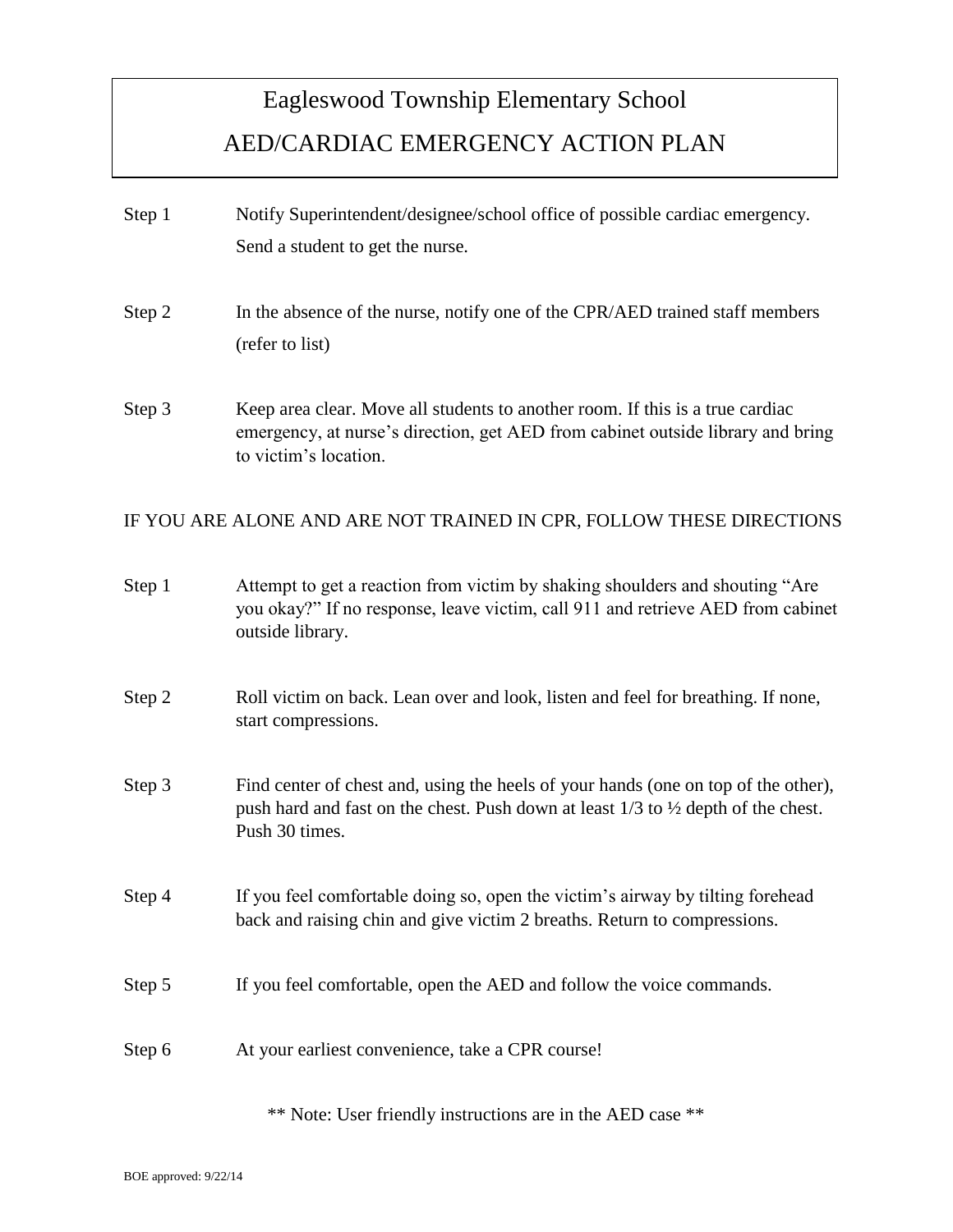## **CPR**

### NO BREATHING

#### **1.** GIVE 30 CHEST COMPRESSIONS

Push hard, push fast in the middle of the chest at least 2 inches deep and at least 100 compressions per minute. *Tip: Person must be on firm, flat surface*

#### **2.** GIVE 2 RESCUE BREATHS

- Tilt the head back and lift the chin up.
- Pinch the nose shut then make a complete seal over the person's mouth.
- Blow in for about 1 second to make the chest clearly rise.
- Give rescue breaths, one after the other.

**Note:** *If chest does not rise with rescue breaths, re-tilt the head and give another rescue breath.*

#### **3.** DO NOT STOP

Continue cycles of CPR, do not stop CPR except in one of these situations:

- You find an obvious sign of life, such as breathing.
- An AED is ready to use
- Another trained responder or EMS personnel take over.
- You are too exhausted to continue.
- The scene becomes unsafe.
- **4.** WHAT TO DO NEXT

WHEN AED BECOMES AVAILABLE, OPEN COVER OF AED, PUSH "ON" BUTTON AND FOLLOW THE VOICE PROMPTS AND PICTURES.

CONTINUE UNTIL RESCUE WORKERS ARRIVE TO TAKE OVER